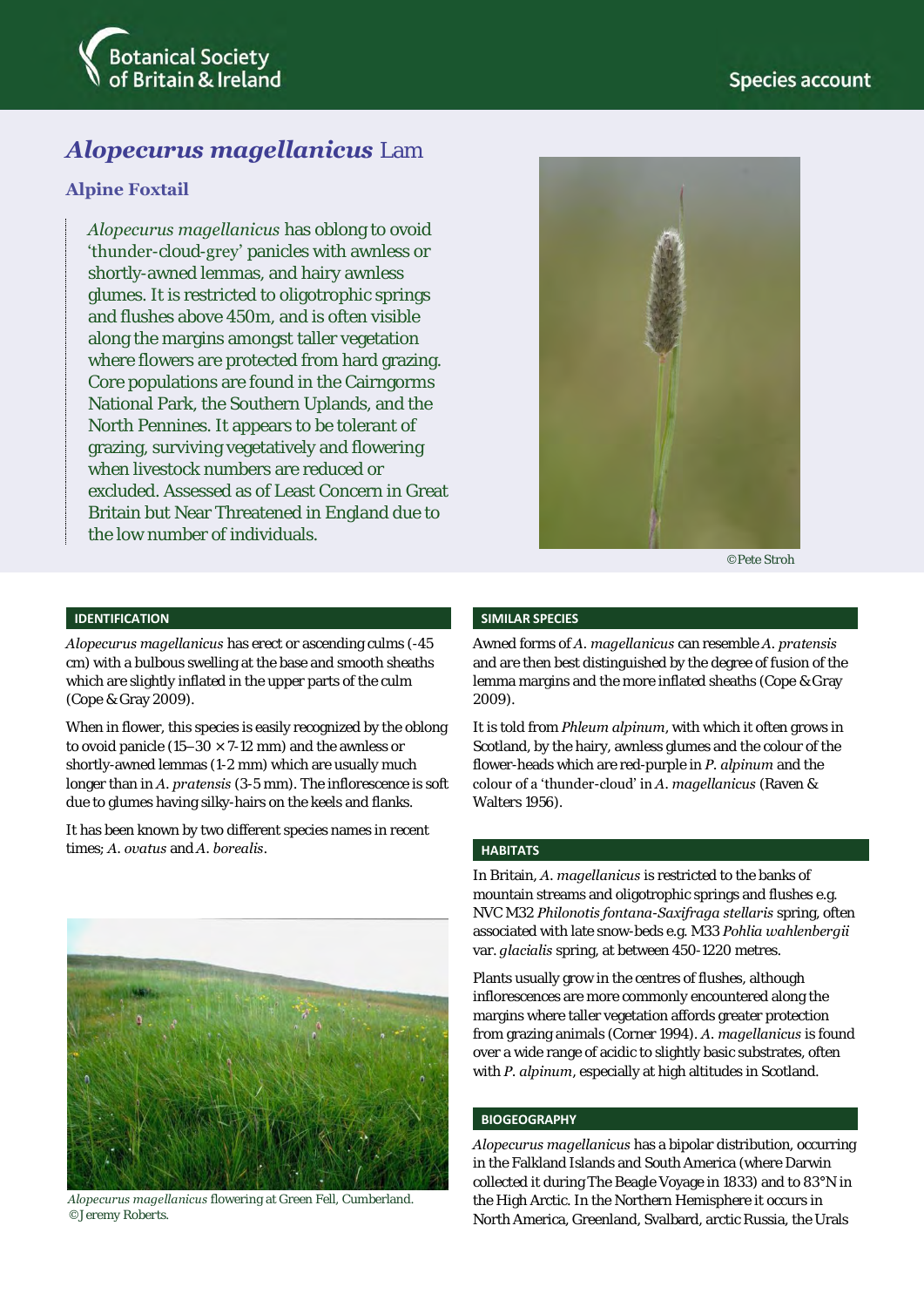### *Alopecurus magellanicus* Lam.

and Britain. British populations are notable in being the most southerly in Europe (Preston 2007).

It was first discovered in the Scottish Highlands in 1794 (Lochnagar), in the Southern Uplands in 1956 (Ratcliffe 1959) and in northern England in 1959 (Ratcliffe & Eddy 1960).

In the north Pennines, following the relaxation of grazing on the high fells after the 2001 foot and mouth outbreak, *A. magellanicus* has appeared, often in great abundance, in places where it was not previously known, including one site well to the south of its former range (Robinson 2008). It is possible that *A. magellanicus* occurs in many if not all of the high-level flushed grasslands of the north Pennines (Roberts 2010a, b), and further targeted surveys may well lead to the discovery of new populations, especially in the 'gaps' between clusters of sites.

#### **ECOLOGY**

*Alopecurus magellanicus* is a loosely tufted perennial patchforming grass with slender rhizomes, flowering between June and August.

Overall plant biomass and flower production vary considerably from year to year, possibly in response to temperature differences, as growth has been shown to increase markedly under elevated soil temperatures (Gornall *et al*. 2011). By contrast, competition, particularly from mosses, has been shown to significantly reduce overall plant size (Gornall *et al*. 2011).

Little is known about its reproductive biology although the





instability in chromosome number (2n = 100, c.112, 117) may indicate a degree of agamospermy. The discovery of new populations following the relaxation of grazing in northern England suggests that it is palatable to stock but can persist vegetatively for decades or even millennia under these conditions (Roberts 2010b).

#### **THREATS**

In the past the main threats to *A. magellanicus* have been over-grazing and, in the North Pennines, recreational disturbance caused by 'off-road' vehicles (Robinson *et al.* 2006). However, under-grazing may be more of a threat today as increased competition from mosses and higher plants (e.g. *Saxifraga hypnoides*) may reduce both vegetative and reproductive vigour in the longer term.

#### **MANAGEMENT**

*Alopecurus magellanicus* appears to be tolerant of hard grazing over prolonged periods, although some threatened taxa that occur in or close to its preferred habitat are often not, and so an extensive grazing regime that leads to the removal of biomass but still allows flowering and seed setting in the summer months in most years is desirable.

#### **REFERENCES**

- Cope, T. & Gray, A. 2009. *Grasses of the British Isles*. Botanical Society of the British Isles (BSBI) Handbook No. 13. BSBI, London.
- Corner, R.W.M. 1994. *Alopecurus borealis* Trin. In: A. Stewart, D.A. Pearman & C.D. Preston (eds), *Scarce Plants in Britain*, pp.41-42. Joint Nature Conservation Committee, Peterborough.
- Gornall, E., Woodin, S.J., Jónsdóttir, I.S. & van der Wal, R. 2011. Balancing positive and negative plant interactions: how mosses structure vascular plant communities. *Oecologia* 166: 769–782.
- Preston, C.D. 2007. Which vascular plants are found at their southern and northern edges of their European ranges in the British Isles? *Watsonia* 26: 25-269.
- Ratcliffe, D.A. 1959. The mountain plants of the Moffat Hills. *Transactions of the Botanical Society of Edinburgh* 37: 257-271.
- Ratcliffe, D.A. & Eddy, A. 1960. *Alopecurus alpinus* Sm. in Britain. *Proceedings of the Botanical Society of the British Isles* 3: 389-391.
- Raven, J. & Walters, S.M. 1956. *Mountain Flowers*. Collins, London.
- Roberts, F.J. 2010a. *Moor House & Cross Fell SSSI: Review of Vascular Plant Scoring Species 2009.* Unpublished report to Natural England.